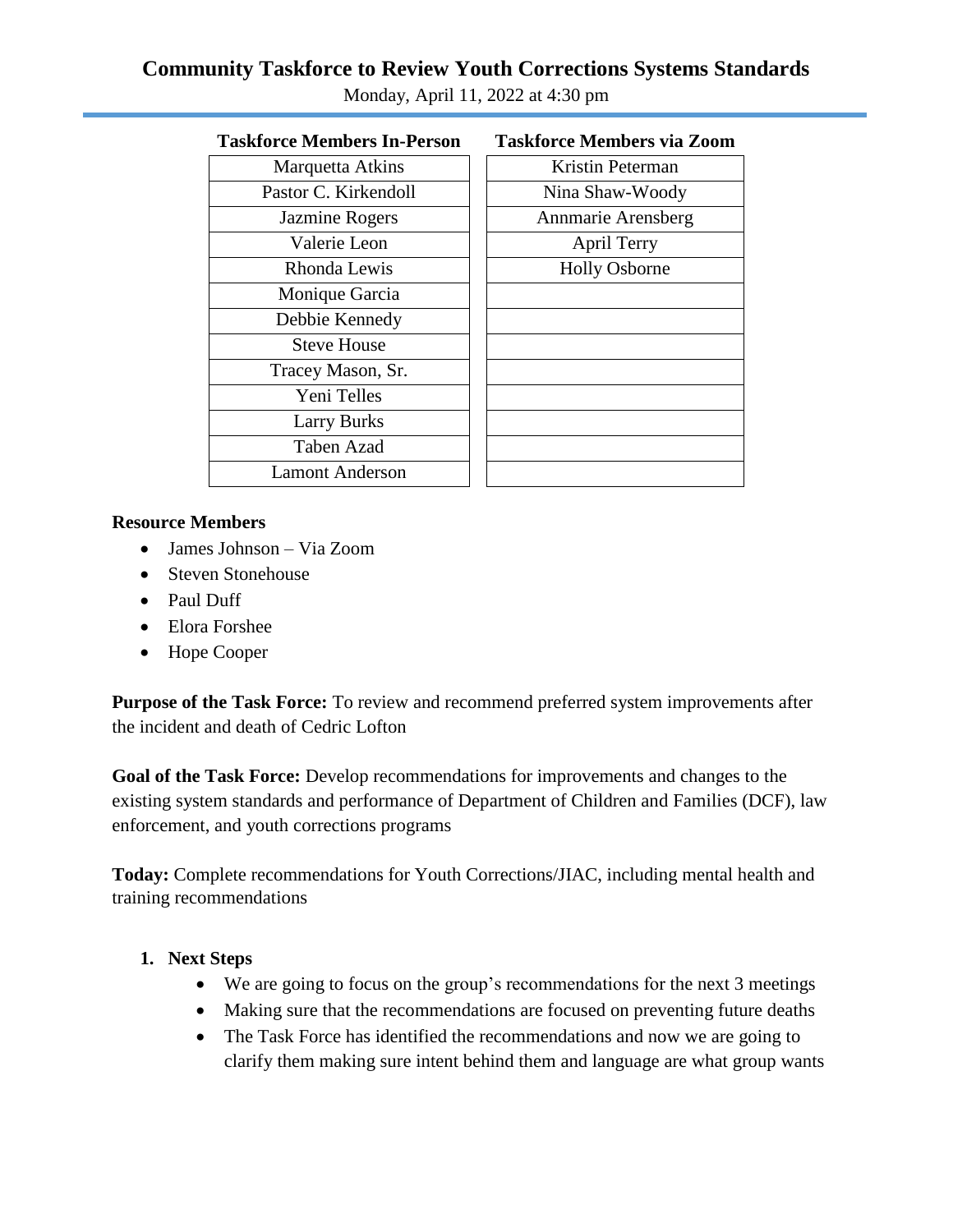- Next week will be prioritizing top 5 items of WPD and JIAC, recommendations from 9-1-1- and a review of recommendations to date
- **2.** Questions from last week
	- Heard back that the legal team is not sharing the draft MOU between WPD and JIAC
		- When it is signed it will become a public document
		- Keeping it on recommendations
	- Confirmed with Peterman that it is in process to have a WPD representative on the local crossover youth program
		- Keeping it on recommendations because in process
	- House has received a form letter reply from the DOJ which he read to group

#### **3. Recommendation Discussion**

- **JIAC Recommendations**
- The Taskforce reviewed their JIAC recommendations
- Recommendation #6: Updating JIAC Policy 8.810- Use of Force [by specified] date], so that it states: One youth is secured in a cell, instead of holding him/her down in the prone position, close the cell and allow the youth to calm down. Do not use any position that covers the youth's chest. Only allow the prone position to be used to cuff and sit, cuff and stand. One staff person be responsible for recording any incidents of restraint, keeping time to ensure a youth is not held down for longer than 3-5 minutes, and who will check to ensure youth is breathing. This person should never assist in restraining the youth. [KJCC has a program that could be used as a model]
	- Stonehouse recommended that the date for completion should take into account the steps to implement this policy change
	- Rogers wanted clarification on the process
		- JIAC would write the changes
		- County legal would review
		- **JCAB** would review
		- Then it would go to BoCC
		- Then it goes to Kansas DOC
	- Burks asked if other recommendations would have this process
		- Some would not and could be done at the local level; Because this one is use of force, it has to go through all steps
	- Mason wanted to know if there were federal laws touching on this
		- Cooper and Stonehouse were not aware of any specific federal guidelines on this issue
	- Garcia wanted clarification where these recommendations came from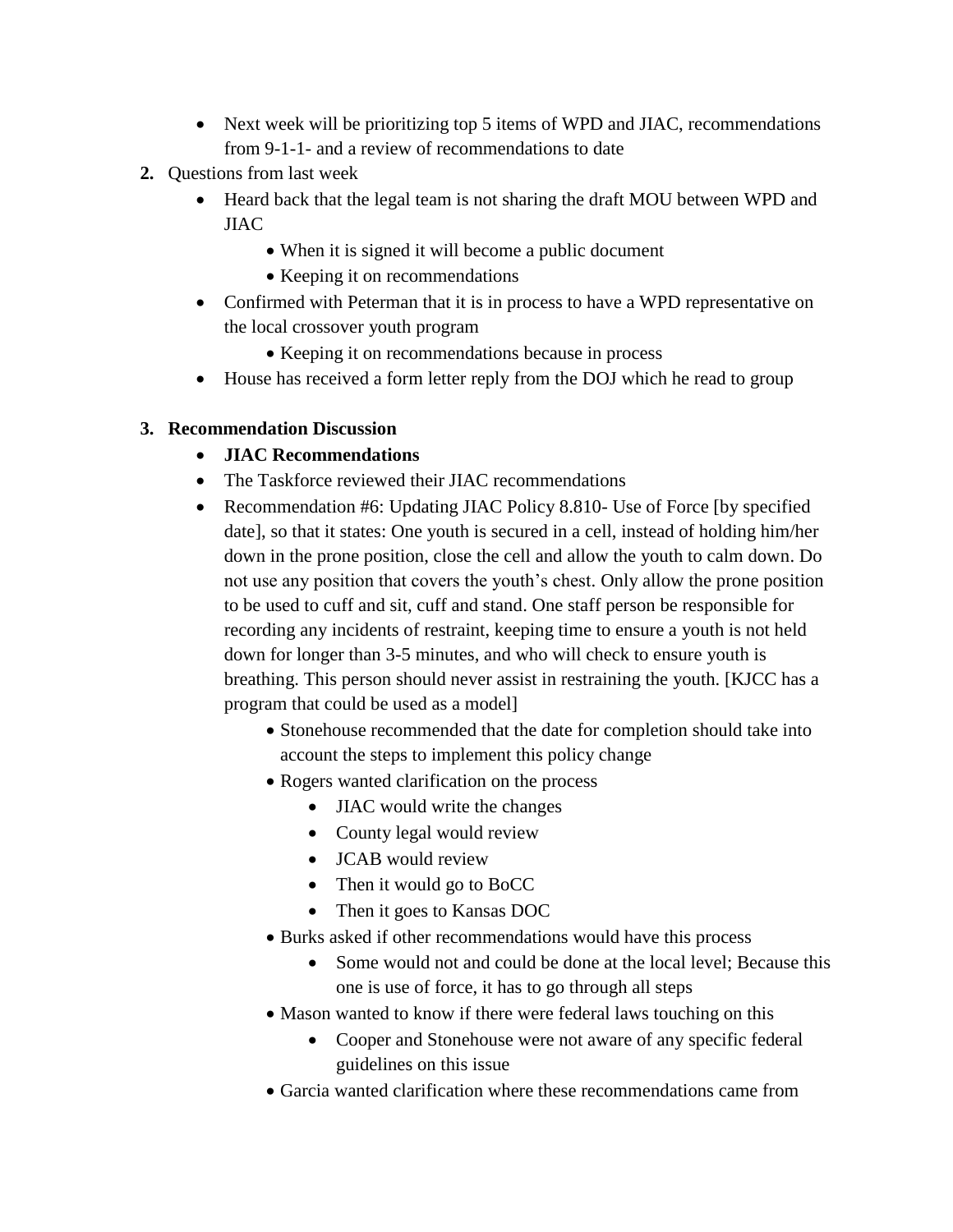- Some came from the experts
- Most came directly from task force members
- Lewis suggested July 1 as the date for completion
- Mason wanted clarification about why anyone was held down for any period of time
	- Duff answered that the prone position is only used to control the situation, it is a control thing
	- Stonehouse answered that prone is used only to cuff
	- Stonehouse noted that the elimination of the prone position would be unsafe
- Anderson wanted to make a change about youth needing to be cuffed for transportation
	- Rogers noted that there was a prior recommendation about handcuffing
	- Stonehouse said that other law enforcement entities do not require and now policy has been updated and that JIAC/JDF will not cuff for any entity
- Mason had more questions about the process of holding someone down
	- Stonehouse agreed that when cuffs are applied the person being held down should be stood up/sat up immediately
- Anderson wanted to know the staffing ratio
	- 7:1 resident to staff ratio
- Terry wanted to know if the observer would make note of well-being in addition to whether they are breathing
	- There was concern that this could be subjective and should be clearer
- Atkins wanted to know if there was the opportunity available for staff to step out of a stressful situation
	- Stonehouse noted that this is a practice, but not a policy
- Modifications based on group discussion will come back to the group
- Recommendation #7: Requiring a medical staff person to be available 24/7
	- Rogers wanted to know if there needed to be a nurse for JIAC and JDF?
		- Stonehouse answered that it would be a recommendation for them to consider
- Recommendation #8: Update the Medical and Mental Health State Medical Intake form 8.804 so it requires [needs to be defined] to be current and accurate before the transfer.
	- Burks wanted clarification about the recommendation
	- Nobody was clear about the intent of the recommendation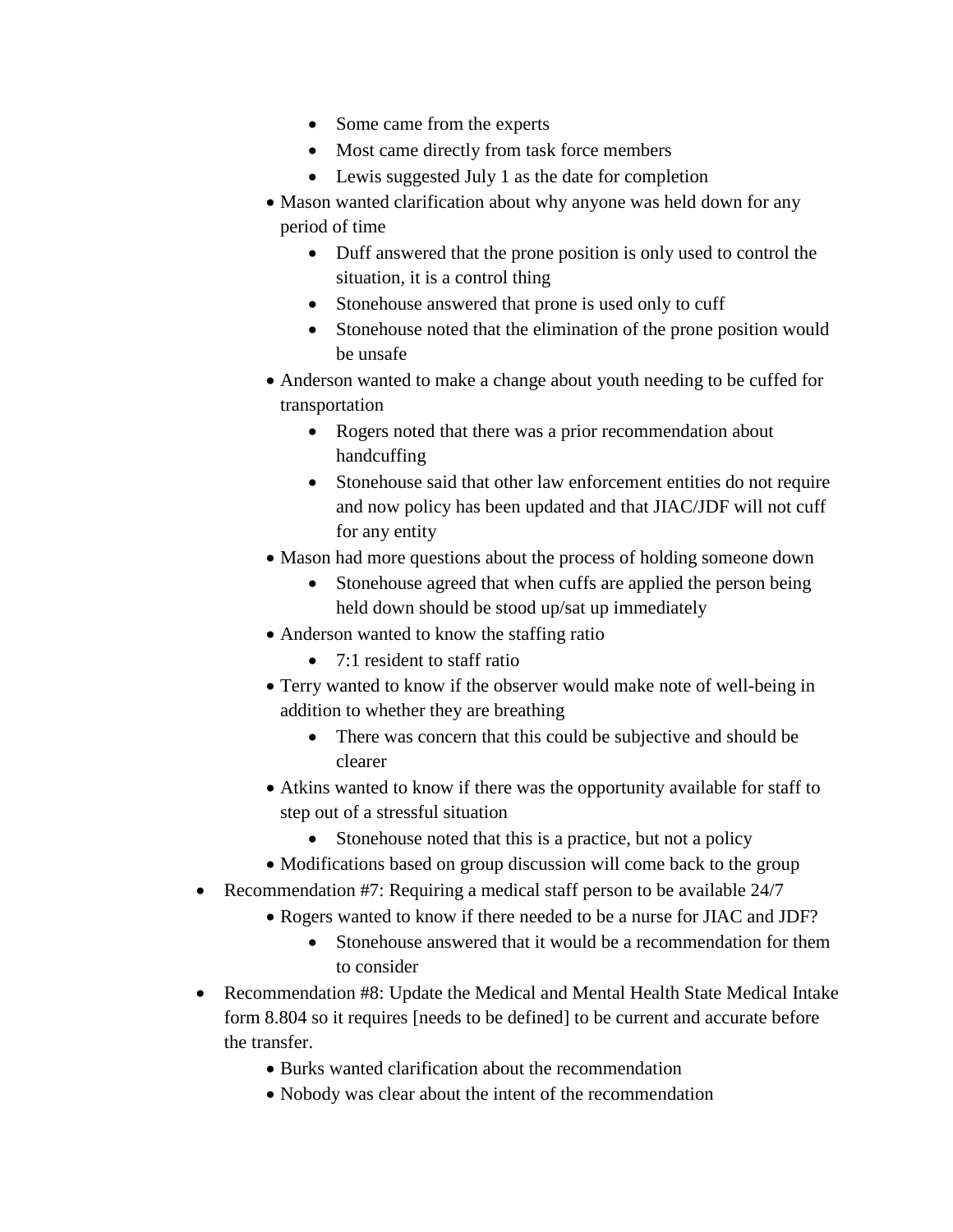- Will look more into the origin of the recommendation
- Recommendation #9: Establishing a room at JIAC that could be safe for teens in a mental health crisis, where they can be safely left alone and not restrained. Kansas Department of Corrections (KDOC) made funds available last year and may have additional funding
	- Mason asked if there was a room available
	- Cooper confirmed that funds were available
	- Stonehouse noted that a calming room is different than a mental health crisis room and is in process with plans to be complete by May
	- Rogers wanted to be sure to include calming room language
	- Presley was uncertain that a calming room would do any good
		- When asked for further clarification said it was about having it at both JIAC and JDF rather than just JIAC
- Recommendation #10: Updating the video recording system at JIAC to cover more areas of the lobby and holding rooms and ensure that the recording system includes audio capacity [in process]
	- Rogers wanted to know about the funding of the cameras
	- Stonehouse noted that it is already included in the Sedgwick County's CIP budget which the BoCC will vote on during this budget process
- Recommendation #11: Not allow a juvenile in a WRAP be brought into the JIAC facility
	- Policy already changed
- Recommendation #12: Not allow a single JIAC worker to handle someone described as "a combative juvenile"
- Recommendation #13: Require law enforcement officers who bring an allegedly combative, noncompliant youth into the JIAC to stay on scene, or at least nearby, at the JIAC until the juvenile is processed
- Recommendation #14: Ensure all juveniles at JIAC are separated from each other so they are not exposed to potentially traumatic events
	- Stonehouse said if youth waiting to go into JDF or for family to pick up or next step hard to keep separated without locking that youth in a room
	- Terry noted how traumatic it is for youth to see
	- Presley noted hard for youth to keep from seeing what is happening
	- Mason noted that this is almost impossible to safely restrain someone while keeping others from witnessing while keeping safe
	- Rogers asked about if an effort can be made to move youth into another area like recreation room before another youth brought in
		- Stonehouse said yes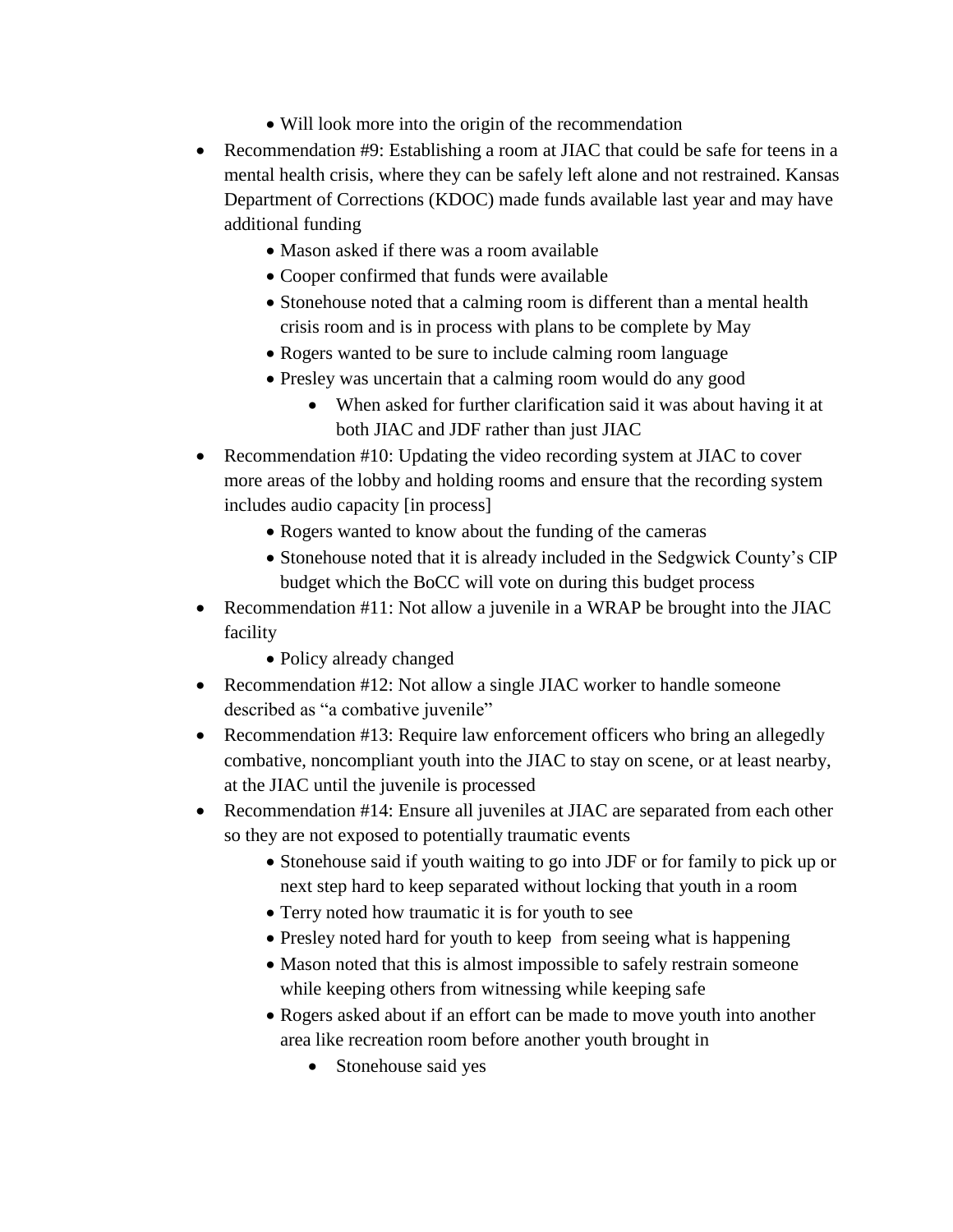- Recommendation #15: Creating and staffing a Citizens Review Board, to operate much like the same board for the Wichita Police Department
	- Rogers wanted to make this Board a quasi-judicial board and said there is a Child In Need of Care (CINC) board in Newton that has quasi-judicial powers
		- Asked questions about other cities or states that had examples
	- Burke said the concept is a good idea and asked about timeline to stand up
	- Mason had a concern with the lack of power that review boards have
	- Lewis wanted to make sure that the meetings occurred when citizens were able to meet
	- Peterman clarified that the Newton example is a different situation where they follow a child through the system rather than incidents
		- Will provide some input based on the example
- Recommendation #16: Change the JIAC investigation booklet (from April Terry)
	- Pg. 34 it was noted that the JIAC did not have a defibrillator; perhaps the detention side did, but the intake side did not. I thinks this needs addressed.
		- Stonehouse noted that this has already been done
	- Pg. 49 there are clear signs of lack of training—comments included observing no "physical" distress but no mention or awareness of mental distress. To also state that physical restraints are okay "until a juvenile relaxes" is traumatic and problematic. I'd like to visit this language
		- This will be included in a coming training recommendation
- Recommendation #17:Implementing Individual Justice Plan (IJP) in Sedgwick County
	- Stonehouse noted that in Kansas an IJP comes from a case manager and in Sedgwick County the practice has waxed and waned
	- The recommendation will be updated to to how to connect and strengthen the practice throughout the community
- Recommendation #18: Using Team Justice as a vehicle to gain community volunteers for Crossover Youth Practice Model
	- Stonehouse noted good recommendation and that Sedgwick County now has a staff member dedicated to working with Crossover Youth Practice Model
- Recommendation #19: Expanding the Kansas Department of Corrections Crossover Youth Model pilot program
	- Cooper noted that Georgetown University is now working directly with Sedgwick County, and KDOC has long-term plans for expanding the model in all Kansas judicial districts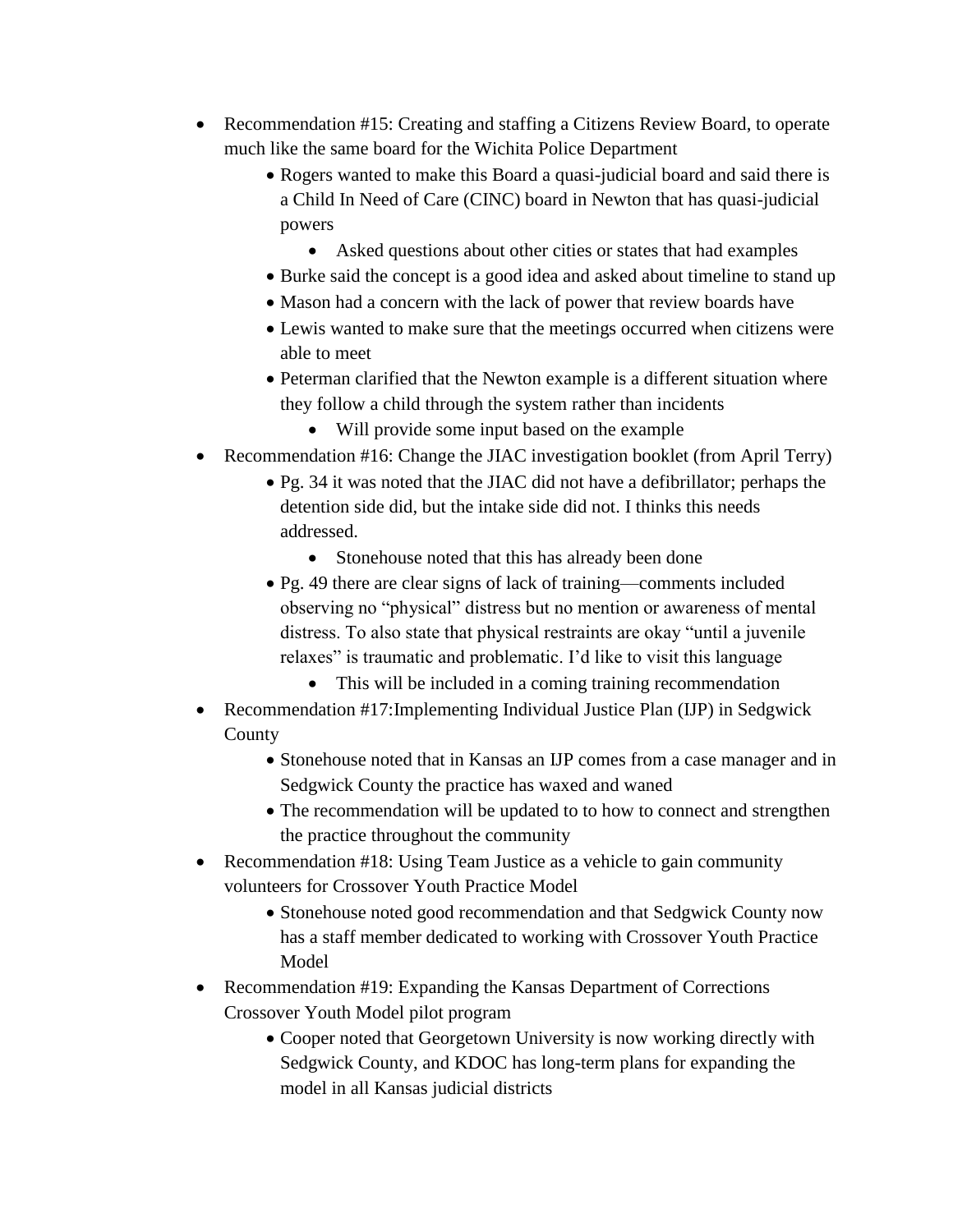- Recommendation #20: A long-term goal for the Department of Corrections to develop and implement a strategy that moves juvenile systems to restorative justice
	- Cooper noted KDOC uses that language in the standards but don't have specific standards related to it
- Recommendation  $#21$ : The state Legislature review opportunities to modify the Stand your Grand Law while being mindful in how those modifications will impact those who are covered by the law in other circumstances
	- Atkins agreed and asked how do you protect victims and ensure that they are not abused
	- Stonehouse said legislative post-audits are used to evaluate how a law or policy is working
- **Mental Health Recommendations**
- Recommendation #1: Develop and implement a crisis response model that does not include law enforcement, using findings from the Youth Mobile Response Services Report, as well as the CAHOOTS program in Eugene, Oregon. CAHOOTS stands for Crisis Assistance Helping out on the Streets
	- This is one of several models to ensure there are more options for mental health issues
	- Rogers said a stand-alone emergency response agency rather than a separate unit
		- Coming recommendation on that and also to make sure dispatchers have options
	- Lewis asked how this fits with 988 line which is not yet funded
	- Will ask 9-1-1 next weekWill work to clear up how #1 and #3 relate to each other
- Recommendation #2: Support Mental Health and Substance Abuse Coalition legislative agenda to increase the number of mental health professionals in Sedgwick County
- Recommendation #3: Increased funding for COMCARE, ICT One, 911 resources • Kennedy brought up the need for youth medical detox
- Recommendation #4: An agreement between DCF, its contractual agencies and foster families that outlines how to take a child in their care to a mental health facility if the child is in crisis
- Recommendation #5: Remote/virtual access to mental health consults at JIAC
	- Stonehouse said 95% of kids are released to parents and COMCARE will do virtual consults right now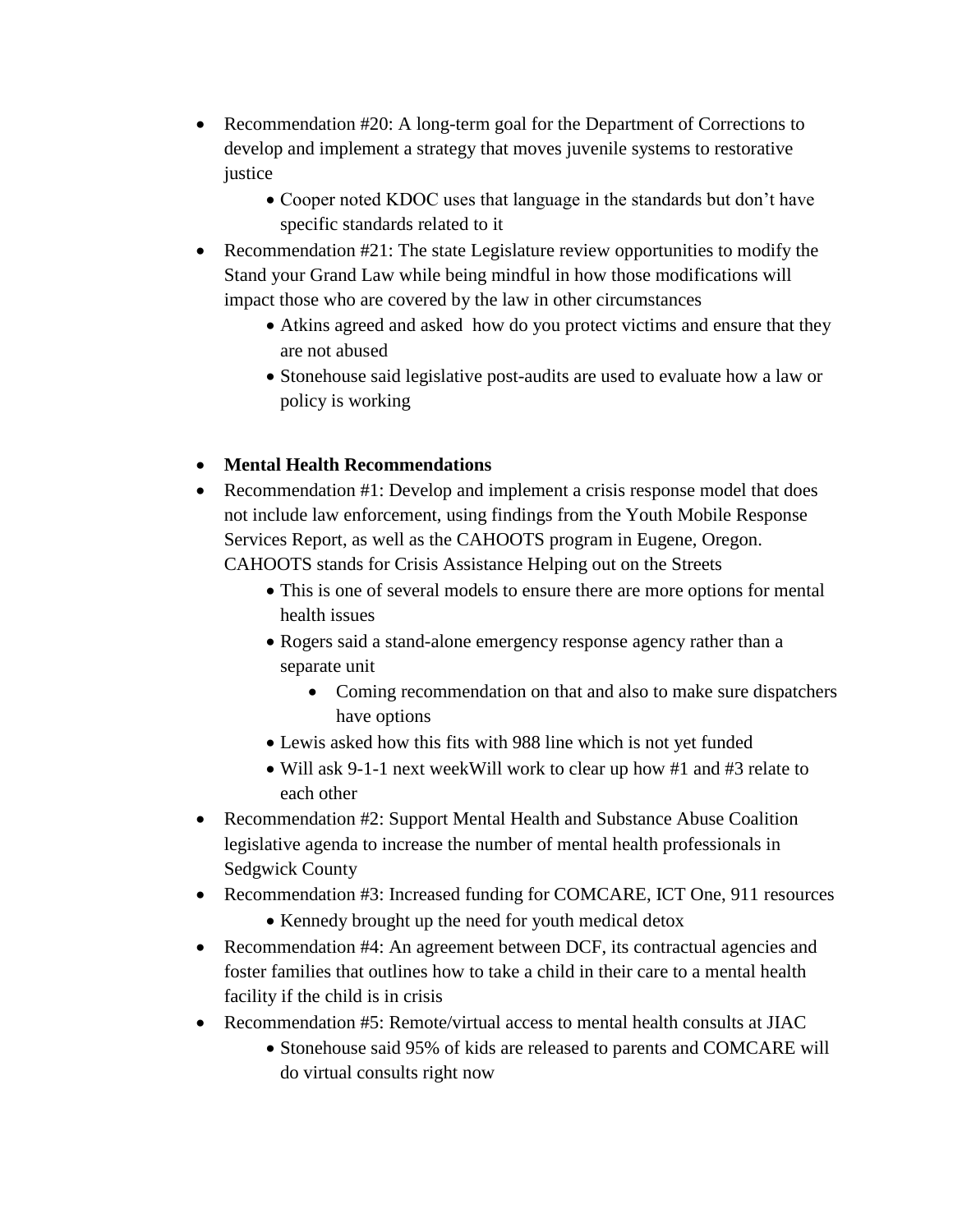- Noted that there also needs to be a place for youth to go after being screened because no beds at state hospital
- Rogers wanted to know if there was still a recommendation to have a fulltime mental health professional at JIAC
	- Stonehouse noted have funding to do two shifts and the barrier is finding the workforce
- Kirkendoll asked about mental health help for post-traumatic stress disorder for youth in the foster home
	- Peterman said it is a standard procedure to provide that
- **Training Recommendations**
- Recommendation #1: Develop and implement standardized training for law enforcement, JIAC and JDF personnel, to include topics on mental health first aid, adolescent brain development, and de-stigmatization of mental health. (*repeat from foster care system)*
	- Duff noted that recruits get a fair amount of the mental health training in academy
- Recommendation #2: Increase the number of police officers, including supervisors, who have Crisis Intervention Team (CIT) training
	- Require CIT training for new recruits at the Law Enforcement Training Center (expand resources)
	- Require CIT training for law enforcement supervisors
	- Require CIT training for JIAC and JDF personnel
		- Duff noted that CIT training is a full week course that is more advanced and would be better suited for more experienced officers
		- Duff noted that the information would be better retained for an officer with three to five-year experience
		- Recruits will be in the car with an officer who is CIT trained
		- Rogers asked about restructuring recommendation to prioritize training current police officers
		- Harris said training should be ongoing because mental health changes
		- Atkins asked if other officer on call will have CIT training
		- Discussion about how long on job before CIT and timeframe and strengthening language on supervisors
		- Shaw-Woody suggested recommending more funding so all officers can have CIT training so funding is not an issue
- Recommendation #3: Establish ongoing culture training—in response to cultural diversity in the community police officers are serving and the PTSD many people of color experience when interacting with law enforcement